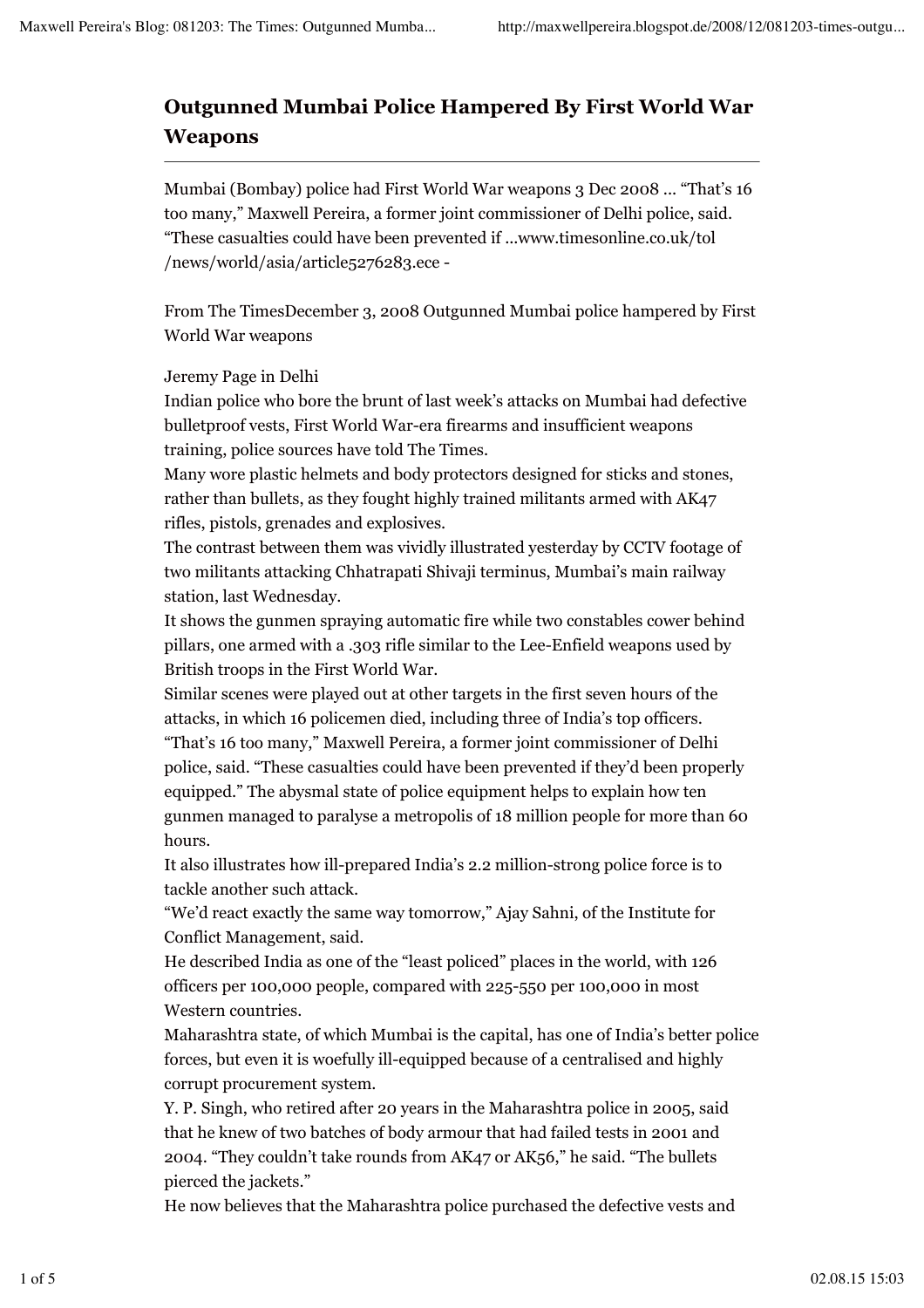issued them to officers last week.

On Wednesday, television stations showed Hemant Karkare, the head of the AntiTerrorist Squad, donning a bulletproof vest and a battered tin helmet as he arrived at the scene in Mumbai.

He was shot in the chest three times soon afterwards and died.

Two other senior officers who were travelling in the same car as Mr Karkare and were also wearing body armour were shot dead at the same time.

"If they'd been properly equipped they might have only been injured," Mr Singh said. "Their vital organs would have been protected." Other officers were only issued 5mm-thick plastic body protectors designed for riot control.

That is because India has only 100,000 bulletproof vests for police and paramilitary forces, according to Anurag Gupta, the managing director of MKU, which supplies the vests to the Government.

"The helmets used last week were World War Two-era, not designed for combat," he said.

Most of the police involved were carrying .303s or self-loading rifles like those adopted by the British Army in the 1950s.

Some officers said that they were not given enough weapons training because of a shortage of ammunition and shooting ranges. In theory, all officers shoot 50 rounds a year in training. In practice, senior officers get their full quota with small arms.

"The rest is all bunkum," Mr Pereira said. "It's target practice with a .303 rifle. I wouldn't call it suitable knowledge of weapons and their uses in urban policing." All those interviewed said that the issue was not money: the Government allocated £154 million for modernising the police in 2007-08 alone. The problem,

they said, lay with the Home Ministry's procurement system, which is dominated by corrupt bureaucrats and politicians rather than technical experts.

"It's a cartel," Mr Singh said. "The Government is spending millions, but the police isn't getting the equipment it needs."

Police faced militants using World War I-era weapons | The Australian 4 Dec 2008 ... "That's 16 too many," said Maxwell Pereira, a former joint commissioner of Delhi police. "These casualties could have been prevented if ... www.theaustralian.news.com.au/story/0,25197,24747174-5018491,00.html

Home » General » Outgunned Mumbai police hampered by WWI Weapons "That's 16 too many," Maxwell Pereira, a former joint commissioner of Delhi police, said. "These casualties could have been prevented if they'd been ... www.jewishblogging.com/blog.php?bid=169794 - 35k

## Comments

'Hampered by WW1 weapons', really, I wonder how we won that one then? In fact, most Indian soldiers and police were carrying the brilliant - 7.62mm SLR rifle (no doubt sold to them by the British for a song) a military weapon now denied to the British troops in Ahfganistan. --Dennis, Plymouth, Devon, UK The problem has far reaching consequences in India. Isn't it by now obvious that the politicians cover themselves with advanced protective forces and equipment while the common man's life is dispensed with? And this from leaders who pledge among other things to die for the country and its people??? --Priya Rajaram,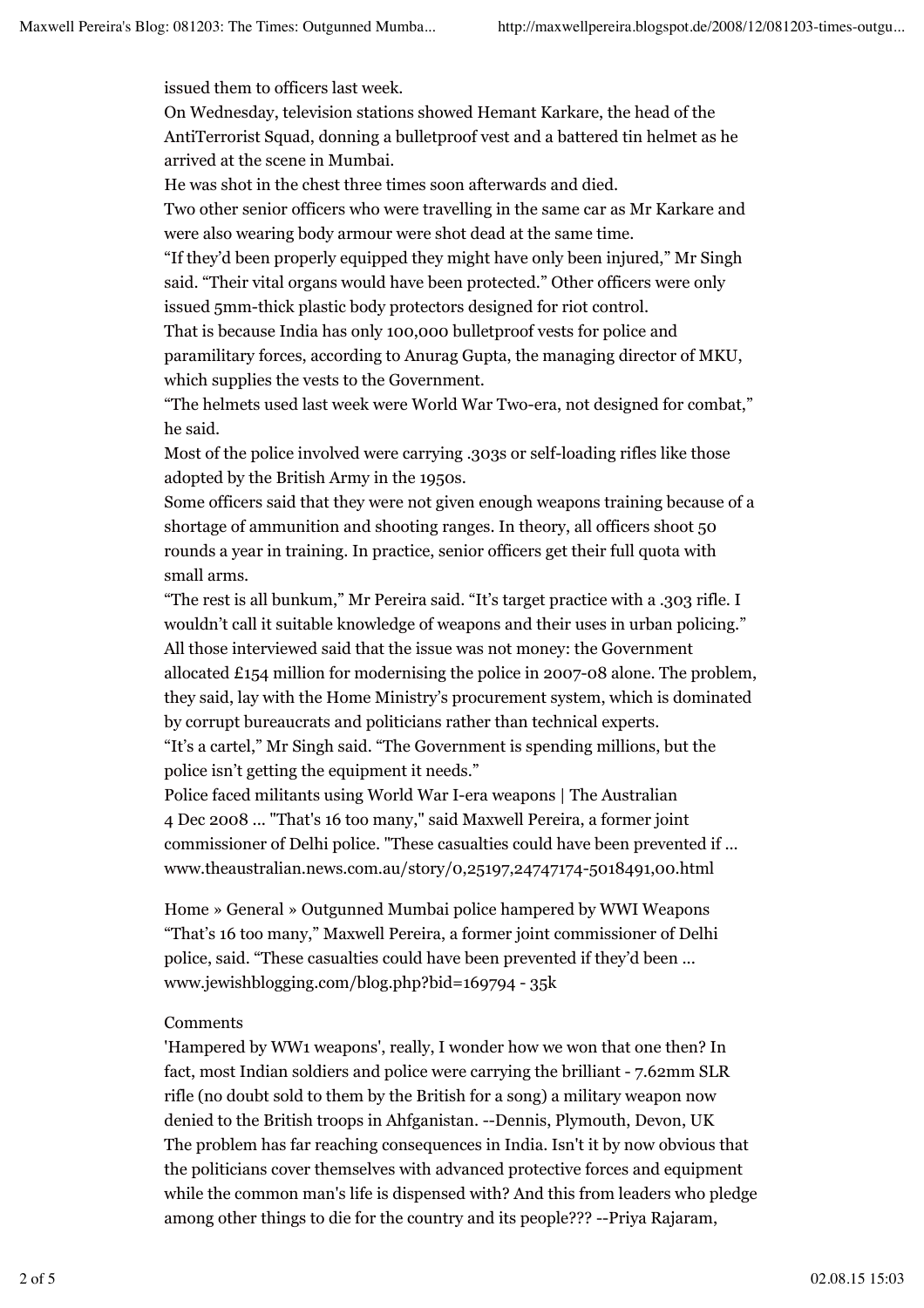## Chennai, India

This type of terrorist attack could happen anywhere with similar results. The police should be sent to compete in civilian IDPA, Glock, and 3 gun type contests. With competition comes proficiency and confidence in your self. Most police training ignores the practical use and application of guns. --Sam, Birmingham, USA

I have both an SMLE in .303 British, and an AK-47 in 7.62 caliber. I would go into any combat situation with the SMLE. Accuracy and performance are not benchmarks of the AK-47, the SMLE is a tremendous rifle. The problem in India, I believe, is lack of training and adequate resources. --Matamoros, Miami, USA One or two motivated police officers could have cut the casualty rate in half by simply shooting some of the terrorists as they walked about in the open. Lee Enfield rifles are old, but a .303 bullet will kill anyone and go right thru body armor. The failure of the police was lack of determination.--Patrick Creed, Philadelphia, USA

Be serious on the armaments issue. An AK-47 loses all accuracy by 200 yards and is uncontrolable on auto fire. A Lee-Enfield (the Indian rifles were in 7.62 NATO, not .303) has match-grade accuracy to 800 yards. The Indian police and military became substandard when the Sikhs were purged from them. --James AF Compton, La Mesa Califonia , USA

The Indian police behaved like a bunch of cowards. Reports of them hiding and failing to even shoot back are numerous. A dozen or so terrorists could have a city of 20 million cowering for 60 hours before the attack was foiled? That is a disgrace on its face in this age of terrorist plots. --jack Weedley, Alpharetta Georgia, usa

Whilst some of the equipment they need, such as proper body armour was clearly lacking, the weapons weren't necessarily poor. The guns that were listed in this article are perfectly potent, what was lacking was training. The most important piece of equipment is the one between an officer's ears. --TC, London, In close quarters city fighting, I would take an AK47 over a bolt-action anyday. At the very least they should have semi-auto rifles. --Richard Wood, Gelly, KY Lots of gun experts, I see... That was close quarters. Accuracy it's not the issue. Fire rate is. That copper on the alcove needed to be extremely well trained to be able to aim from a ground level non cover position at a guy firing an AK at him from less than 20 meters. We're talking John Rambo. --Swift, Lisbon, Portugal Though serious questions can be raised about the quality of body-armor issued to the police, the criticism of the weapons "..carrying .303s or self-loading rifles..." shows a lack of weapons familiarity by the journalists involved. A properly trained rifleman should have been effective with either. --AOracle, Downey, USA Terrorists should have been shot dead as fast as they showed themselves by FAL and Enfield riflemen, starting at 700 meters- twice AK effective range. Indian RIFLES outclass AK CARBINES in terms of power and range. Does India value arms ownership, access and proficiency? Armed= less vulnerable. --Francis Marion, Dana Point, USA

It is really shame for all indians ,that the police using these type of weapons to fight against terrorists. But we are very proud of our police because they are very courragious to fight against terrorists with these antique weapons. think about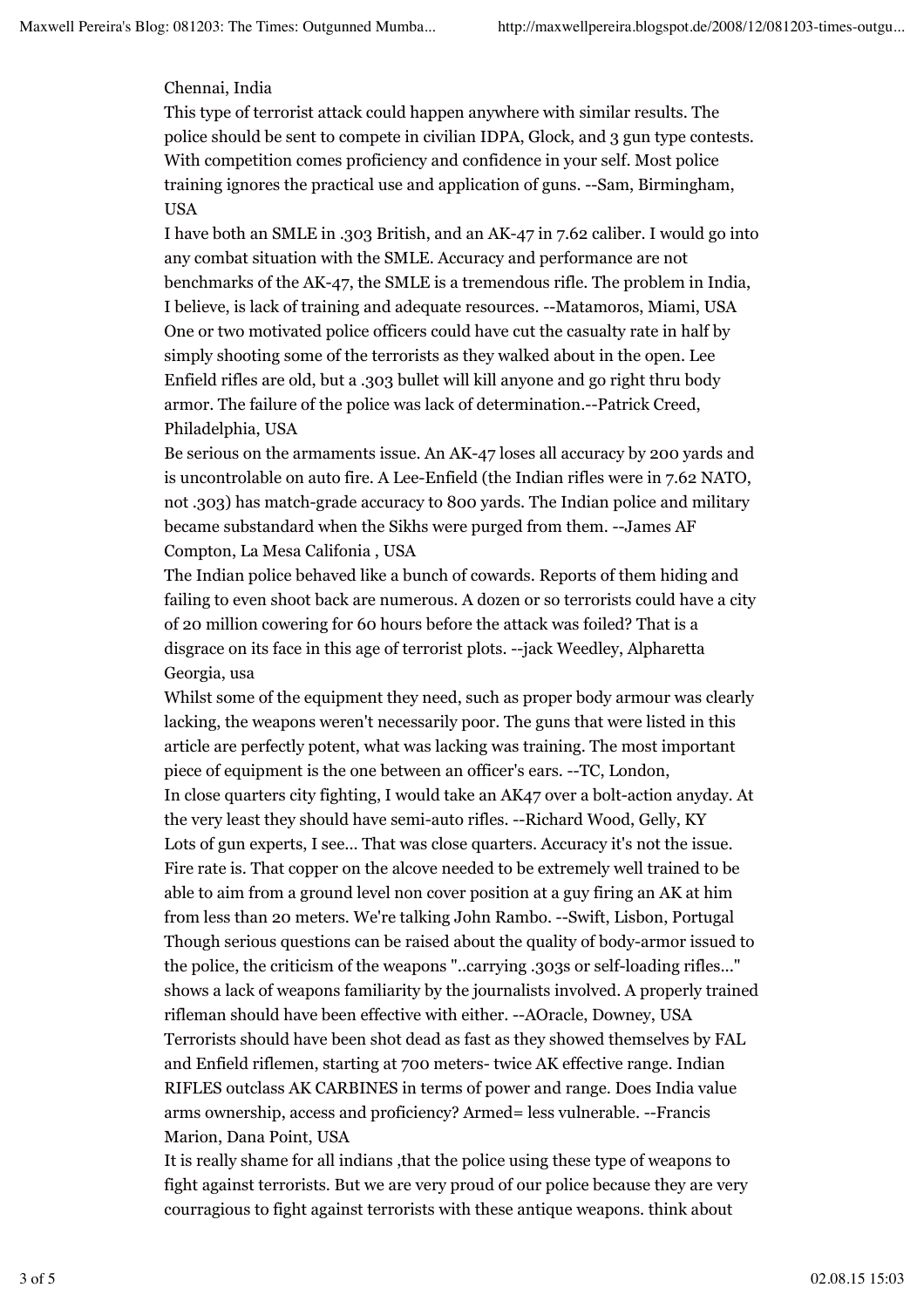corrupt politiciansand punish thanks mumbay Police. --eltho, london, UK It's a perfect example of a country trying to run before it can walk,`what a joke.Yet individuals are worth billions in India.How heartless can people be? Especially when u see videos of your police force "sharing a gun"! How much money does 1 honestly need. Especially when your people are starving! --Dave Smith, London, U.K

We don't have time. We got to improve our defence and border security . Spend money on military and counter-terrorism not on bureaucracy. we can not afford to wait until the next attack comes. --Sheela, edinburgh, u.k.

I think India has come a long way very quickly. I think poor Domestic policies are a result of this enormous growth. They're slowly changing everything however comparing them with the UK and USA is unfair because they spend Billions on military and counter-terrorism whereas India only spends 70 pp ---Sun, Cov, Procures system in India needs to be under an independent organisation chaired by eminent elite to avid corruption that is so endemic in India's government procurement. ---sur pars, london, U K

well.....what to say but that India needs to up-grade itself and the police by having people who are honest and straight. ---Laurence Goh, Punggol, Singapore Corruption and laziness is the only reaosn for the deaths of three best police officers and policemen. I don't think that the Indian and state gov. will wake up and act to upgrade the police force. Only Indian army and NSG are well armed. Others are left to die by enemy's AK-47 and granades. ---Vitthal, Mumbai, India Good luck stopping a 5.56X45 or 7.62X39mm round with standard issue body armor. Even with plates a decent 3A is going to have a difficult time with an angled shot a close range; much less a straight-on shot. They need to focus on better weapons/equipment and tactics. ---Dave, Las Vegas, USA

Nothing wrong with those weapons the police had. A .303 is hardly a "pop-gun". That is a powerful round. Also, the AK47 (as in 1947) isn't exactly a new weapon design either. ---Ernest Radly, Kakinoki, Japan

those .303's carried a heluva punch but were single shot bolt action rifles ---peter c, Devizes, Wessex

we need a safe world to live in ---Manisha, Delhi, India

Rifle was probably a 7.62 Nato Ishapore 2A1 the final version of the SMLE pattern.

As for its adequacy in the field, many a solider did house to house fighting with them, that being said is does take more practice to work a bolt action, the police needed proper training what ever weapon they use ---N.Rivera, San Antonio, USA The centralized procurement bureaucracy has to go! It should be replaced by a panel of experts that have the expertise and knowledgeto procure necessary weapons and supplies. I agree with Pushpa from Brisbane, Australia, in this. World War I era weapons? Good God! We live in 2008! ---Lev D. Zilbermints, Newark, United States of America

The Lee Enfield may not have the rate of fire of an AK47, but it is more powerful and far more accurate. It was highly effective in two world wars and was still the main British infantry weapon in 1945. An AK47 is far better at close quarters, but a Lee Enfield only needed one hit to be effective. ---Martin, London,

C Hill, been to Central London recently? Armed Police are a common sight, the